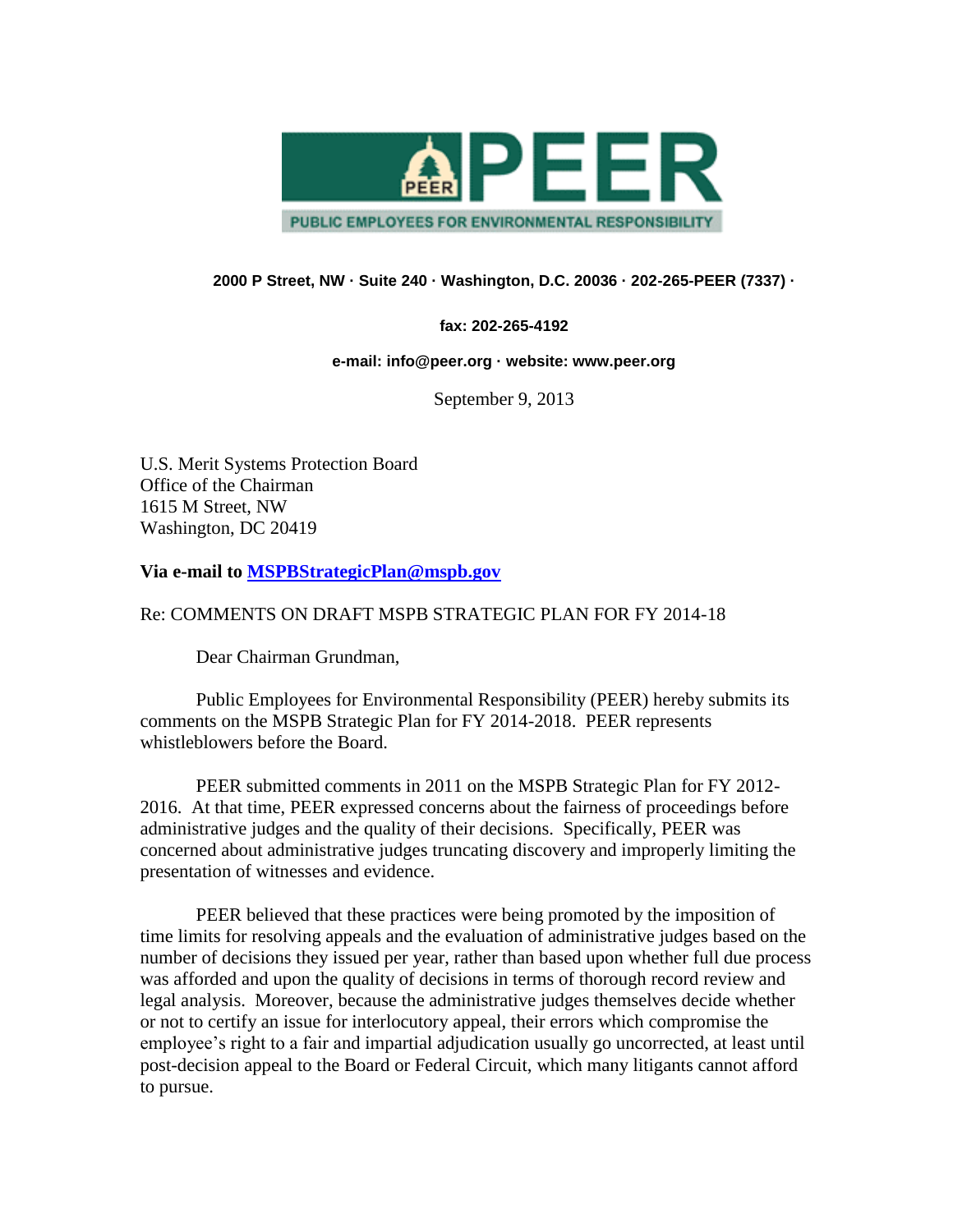We were was also concerned about the prevalence of administrative judges making decisions in favor of agencies based on a highly selective and biased review of the record, and rarely if ever ruling in favor of whistleblowers. It is simply not credible that less than 4% of whistleblower and other employee appeals are meritorious.

There were several elements of the prior strategic plan which could have helped to address these issues, such as "Address external concerns about MSPB time constraints and the potential negative impact such constraints have on case development and discovery," "increased legal training and expertise of adjudication staff," and "monitoring adjudication performance and accountability" in order to "improve adjudication customer satisfaction."<sup>1</sup> However, our experience is that little has changed.

We have been involved in two cases where either the Board or the Federal Circuit has needed to correct numerous errors by an administrative judge which were recognized to have resulted in highly inadequate and unfair proceedings. In other cases, equally procedurally and substantively unfair proceedings were unfortunately not rectified upon further review.

To our knowledge, the standards for evaluating MSPB administrative judges that emphasize speed over quality have not been changed. Moreover, the current draft strategic plan continues to set a goal for a number of days (120) for initial case processing that is generally incompatible with affording a full opportunity for case development. Draft Strategic Plan at 11, S1A-3a. Focusing on speed rather than quality of adjudication at the initial appeal stage seriously undermines the ability of employees to obtain a fair adjudication of their claims.

On the other hand, PEER applauds the Board's goal to decrease the time for deciding Petitions for Review, Sec. S1A-3b (from an average of 245 days to 150 days), as it does not compromise the employee's opportunity to conduct discovery and present his or her case. Our experience is that PFR decisions often take a year or close to a year, and that most of this time involves awaiting decision after all briefing is complete. This delay compromises the employee's right to timely adjudication of claims.

The current draft strategic plan contains elements that could begin to address the problems noted above, but they are often vague and general, and must be fleshed out and vigorously implemented to achieve results. For example, a goal is stated to increase the percentage of adjudication participants and stakeholders who agree that MSPB decisions are "thorough, understandable, thoughtful, and legally sound (though they may not agree with the outcome of the decisions)." S1A-1. Means to achieve this goal include: "Ensure" continuity of legal expertise, increase legal training and expertise of adjudication staff and monitor adjudication performance and accountability," and "Appropriately balance quality of adjudication decisions, timeliness of case processing, and customer satisfaction with the appeals process, within available resources." Draft at 15, Means and Strategies for Strategic Goal 1, #s 4 and 5.

 $\overline{a}$ 

 $<sup>1</sup>$  All of these elements are repeated in the current draft Strategic Plan.</sup>